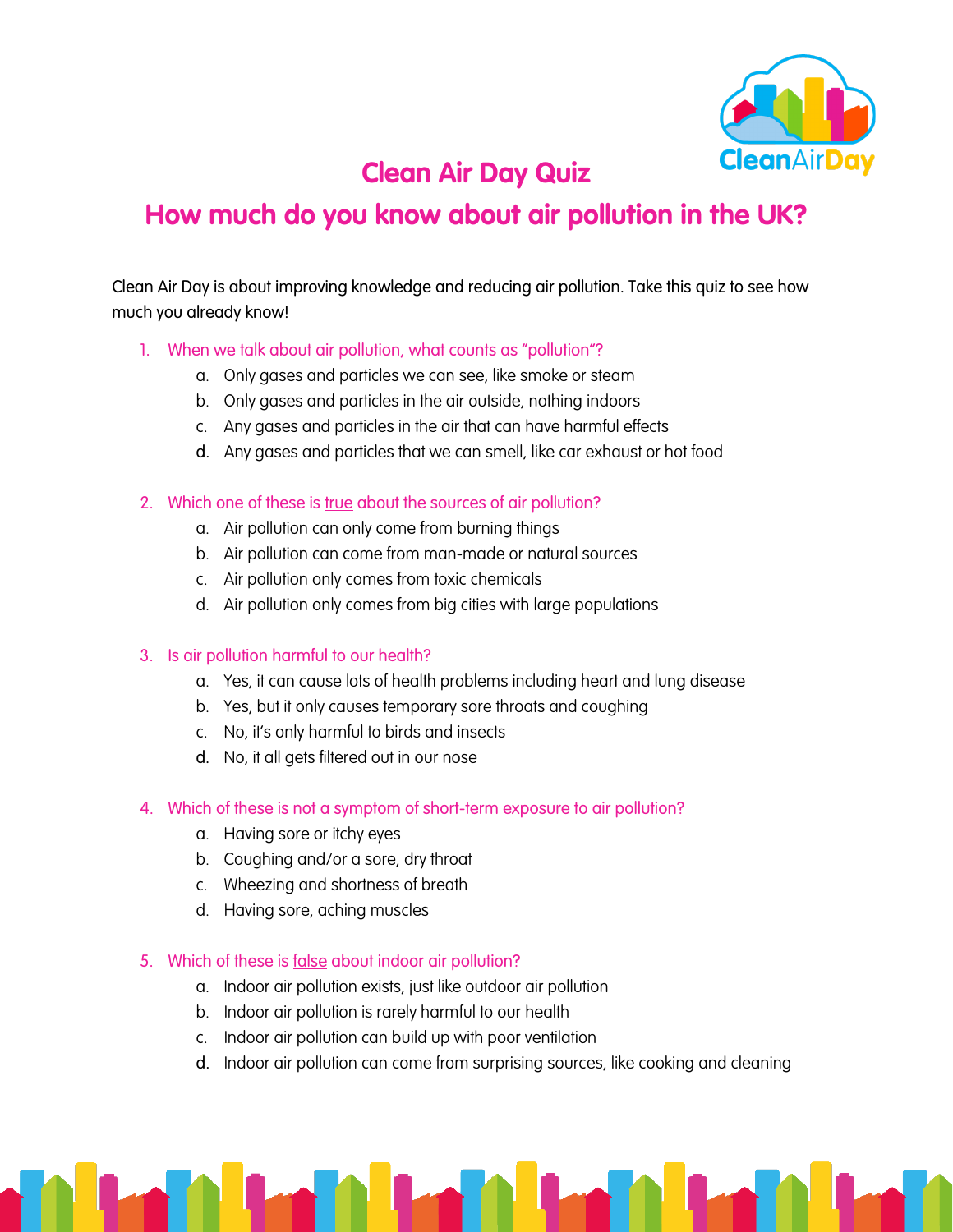

## 6. Does turning off an idling engine make any difference to air pollution?

- a. No, idling the engine makes no difference to air pollution
- b. Yes, turning off the engine instead of idling can reduce air pollution
- c. Idling the engine protects me from air pollution

### 7. Who is affected by air pollution?

- a. Air pollution only affects the very young or people who are already ill.
- b. Only people who work in the city centre, where there is lots of traffic, are affected by air pollution.
- c. Everyone can be affected by air pollution, but it has the most impact on young children, the elderly and people with existing lung or heart conditions
- 8. Which of these actions helps to reduce your exposure to outdoor air pollution?
	- a. Burning your garden waste on a bonfire
	- b. Taking the car on a busy one-mile commute instead of walking
	- c. Running your car engine (idling) when stopped and waiting for someone
	- d. Walking along side streets instead of busy roads
- 9. In 2018, what effect did the street closures for the London Marathon have on air pollution levels on the marathon route?
	- a. There was an 89% drop in air pollution as the streets were closed to traffic
	- b. There was an 18% drop in air pollution as the streets were closed to traffic
	- c. There was an 18% increase in air pollution as the streets were closed to traffic
	- d. There was an 89% increase in air pollution as the streets were closed to traffic
- 10. Which of these is a good way to reduce your air pollution footprint?
	- a. Walking on the left side of the pavement
	- b. Turning off lights and electric appliances when they aren't in use
	- c. Tipping your bartender after ordering a complicated drink
	- d. Tossing paper in the rubbish if the recycling bin is farther away

To get involved in Clean Air Day and learn more about the part you can play visit cleanairday.org.uk or search #CleanAirDay. Due covid-19, please ensure that any activities you undertake meet with your government's guidelines.

Clean Air Day is coordinated by © Global Action Plan on behalf of over 250 Supporter organisations.